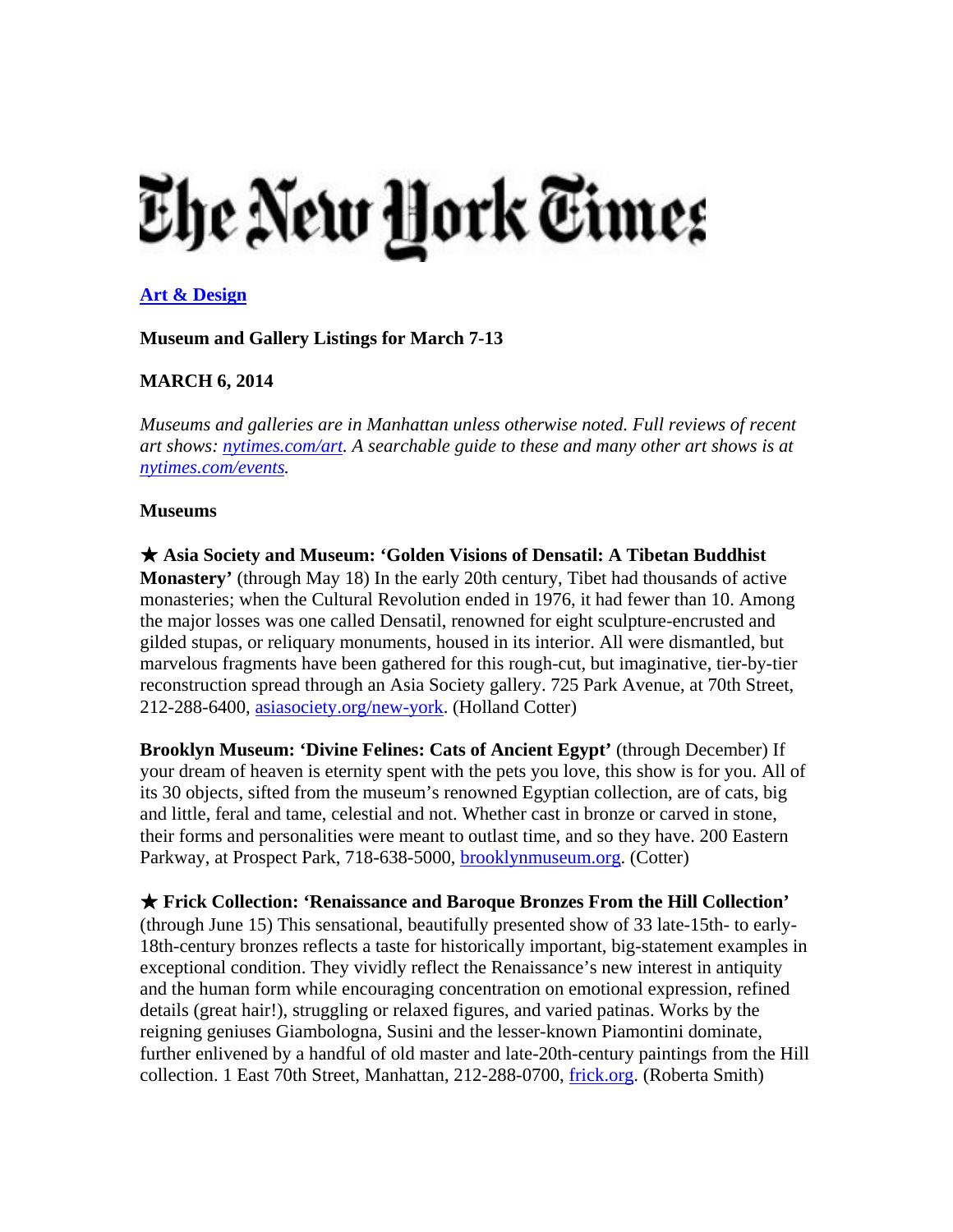★ **Guggenheim Museum: 'Carrie Mae Weems: Three Decades of Photography and Video'** (through May 14) Color and class are still the great divides in American culture, and few artists have surveyed them as subtly and incisively as Ms. Weems, whose traveling 30-year retrospective has arrived at the Guggenheim. From its early candid family photographs — through a series of pictures that track the Africa in African-American — to work that probes, over decades, what it means to be black, female and in charge of your life, it's a ripe, questioning and beautiful show. All the more galling, then, that this museum has cut it down to nearly half its original size and split it between two floors of annex galleries, making an exhibition that should have filled the main-event rotunda into a secondary attraction. 1071 Fifth Avenue, at 89th Street, 212-423-3500, [guggenheim.org](http://guggenheim.org/). (Cotter)

#### **Guggenheim Museum: 'Italian Futurism, 1909-1944: Reconstructing the Universe'**

(through Sept. 1) This epic, beautifully designed exhibition may be the most thorough examination of modernism's most obnoxious and conflicted art movement that you are likely to see. Awash in the manifestoes that its members regularly fired off, it follows Futurism through to its end with the death of its founder Filippo Tommaso Marinetti in 1944. It covers the Futurist obsessions with speed, war, machines and, finally, flight and the aerial views it made possible. And the show highlights relatively unknown figures like the delightful Fortunato Depero and Benedetta Cappa, Marinetti's wife. 1071 Fifth Avenue, at 89th Street, 212-423-3500, [guggenheim.org.](https://guggenheim.org) (Smith)

#### Continue reading the main story

**International Center of Photography: 'Capa in Color'** (through May 4) Robert Capa first worked with color in 1938, though he only began shooting regularly in color in 1941. This exhibition includes more than 100 contemporary inkjet prints, a fraction of the roughly 4,200 color transparencies held in the center's Capa Archive. Sections of the exhibition include photographs of postwar Paris with spectators at the Longchamp racetrack, fashion models, people sitting in cafes. Black and white remained the standard for war photography as well as art during this time, however, and color during Capa's period was still for commerce, amateurs, leisure — and stories featuring women. 1133 Avenue of the Americas, at 43rd Street, 212-857-0000, [icp.org](http://icp.org/). (Martha Schwendener)

**International Center of Photography: 'What Is a Photograph?'** (through May 4) This exhibition is supposed to address a good question: What is photography in today's digital age with its mind-boggling new smorgasbord of ways to create and disseminate machinemade images? It brings together works from the past four decades by 21 artists who have used photography to ponder the nature of photography itself. But it's a strangely blinkered and backward-looking show. Most of what is on view has more to do with photography's analog past than with its cybernetic future. 1133 Avenue of the Americas, at 43rd Street, 212-857-0000, icp.org. (Ken Johnson)

#### ★ **Leslie Lohman Museum of Gay and Lesbian Art: 'Queer Threads: Crafting Identity and Community'** (through March 16) This terrific group show posits fiber art as the ideal lesbian, gay, bisexual and transgender medium, it being feminine/masculine,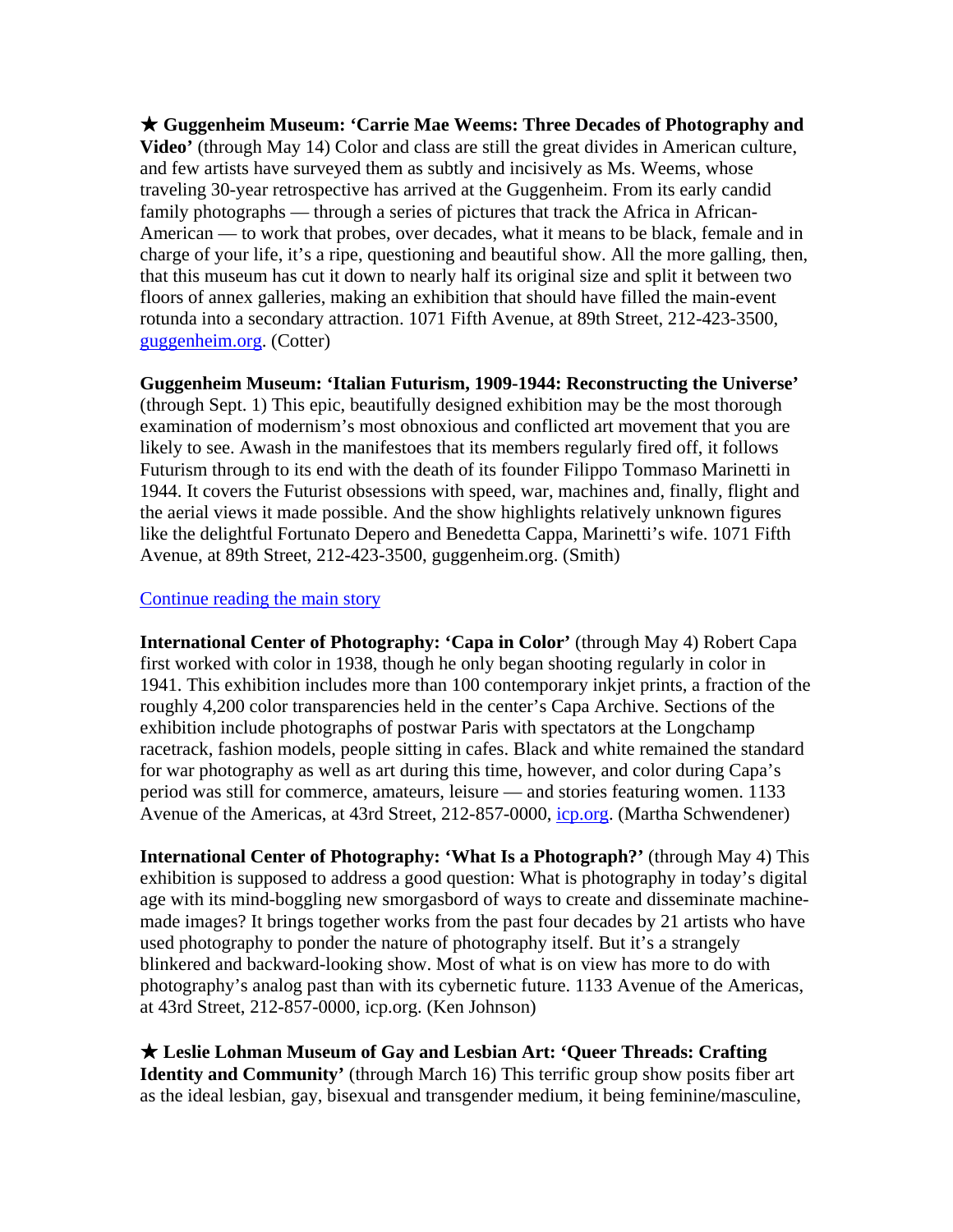high/low, and naughty/nice. There's lots of history here, beginning with a 1950s Paul Cadmus-ish needlepoint, along with same-sex-couple portraits in several media, pansies embroidered on leather, a masterpiece of shoelace macramé, a full-size crocheted locker room, and an animated cross-stitch vision of RuPaul. 26 Wooster Street, near Grand Street, SoHo, 212-431-2609, [leslielohman.org.](http://leslielohman.org/) (Cotter)

**Metropolitan Museum of Art: 'The American West in Bronze, 1850-1925'** (through April 13) This intriguing and spiritually troubling show presents 65 mostly pedestal-scale sculptures representing standard themes of the old American West: cowboys, Indians and wild animals. It includes famous practitioners of the genre like Frederic Remington and Charles M. Russell, as well as 26 others. Nearly all the sculptures are in a mode of threedimensional illustrative realism and tend heavily to romantic idealization. There's the rub: The real history of the conquest of the West by white folks was much worse than what these artists imagined in their very popular works. 212-535-7710, [metmuseum.org.](http://metmuseum.org/) (Johnson)

#### Continue reading the main story

**Metropolitan Museum of Art: 'Antonio Canova: The Seven Last Works'** (through April 27) At the end of his life Antonio Canova (1757-1822) produced this show's seven rectangular plaster reliefs for a neo-Classical church he designed and financed for his hometown, Possagno, Italy. Unlike his best known sculptures, they are not remotely erotic or even particularly sensual, and they have nothing to do with the Greek mythology. Rather, they illustrate biblical stories: four from the Book of Genesis and three revolving around the birth of Jesus. They have their moments, but on the whole it doesn't look like Christianity was a good influence on Canova's creative imagination. 212-535-7710, [metmuseum.org.](https://metmuseum.org) (Johnson)

★ **Metropolitan Museum of Art: 'Charles Marville: Photographer of Paris'** (through May 4) As an official city photographer working under Napoleon III and his controversial urban planner, Baron Haussmann, Charles Marville recorded some 425 views of narrow, picturesque streets that were to be replaced by Haussmann's grand boulevards. Familiar images from that series are among the 100 or so photographs in this show, and they will doubtless be the main draw for visitors eager for a glimpse of a bygone Paris. But the curators also explore Marville's background in illustration and what little we know of his biography. He comes across as a cleareyed cartographer who never quite let go of the illustrator's imperative to make a beautiful, cohesive picture. 212-535-7710, [metmuseum.org.](https://metmuseum.org) (Karen Rosenberg)

Continue reading the main story

★ **Metropolitan Museum of Art: 'The Flowering of Edo Period Painting: Japanese Masterworks from the Feinberg Collection'** (through Sept. 7) This museum's Japanese galleries have been pulling crowds with a recent series of theme-based exhibitions. It now takes on a different challenge: How to present a cogent narrative within the parameters of a private collection. Given the material, it would have been hard to go wrong. What a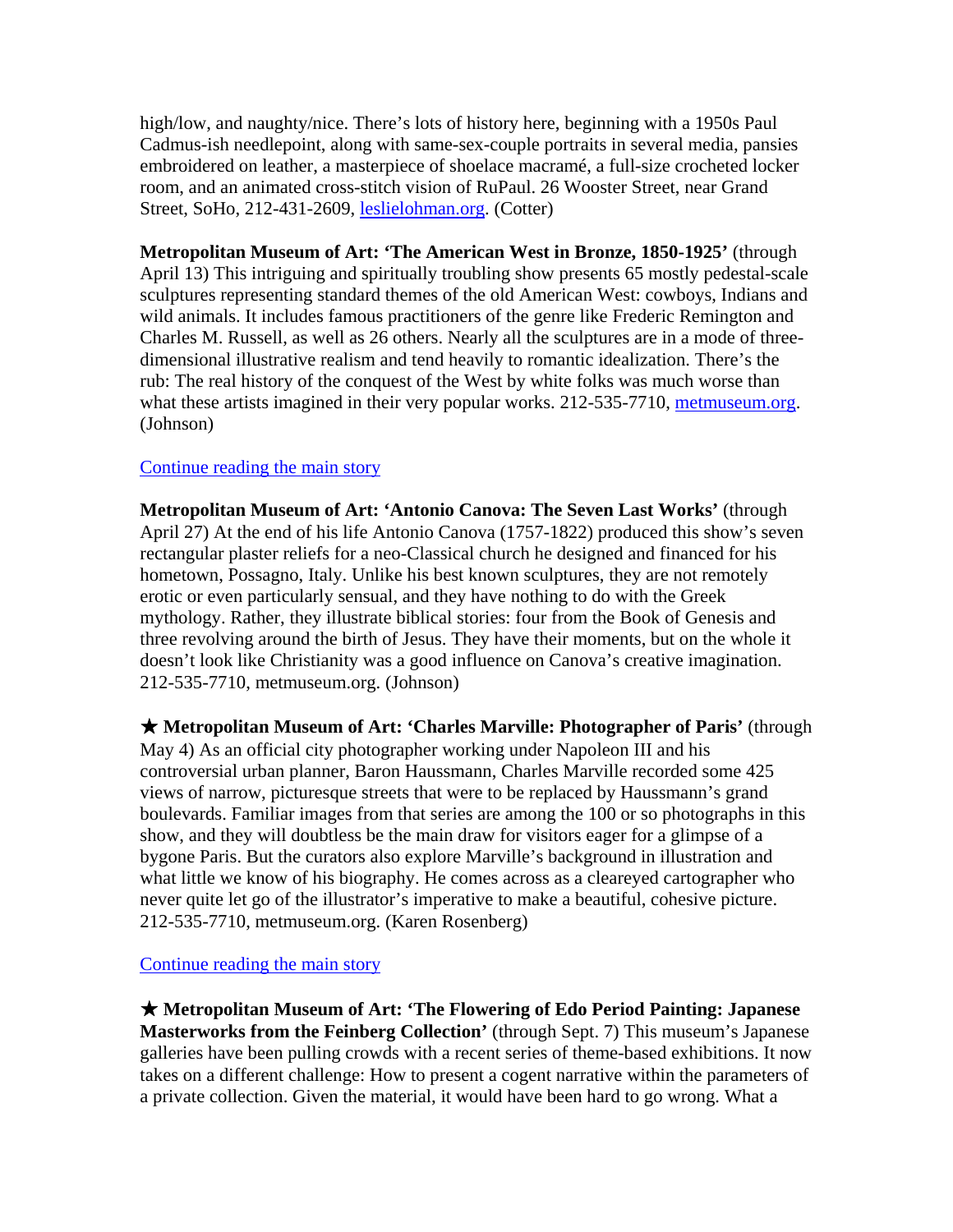collection this is. And what histories, new and old, it holds. Gleaming gold landscape screens, painted fans, painted views into urban brothels: The show is a magnetic beauty. 212-535-7710, [metmuseum.org.](https://metmuseum.org) (Cotter)

# ★ **Metropolitan Museum of Art: 'Ink Art: Past as Present in Contemporary China'**

(through April 6) This museum's first survey of recent Chinese art uses the lens of the culture's ancient brush and ink tradition so basic to its landscape painting and calligraphy. It doesn't always work. The show endures a scattered installation, includes overly refined displays of empty skill and wanders off message in spots, especially with several sculptures that don't seem to belong here. But a few moments of visual life and many interesting questions about the weight of the old on the new make it worthwhile. 212-535-7710, [metmuseum.org.](https://metmuseum.org) (Smith)

# **Metropolitan Museum of Art: 'Making Pottery Art: The Robert A. Ellison Jr.**

**Collection of French Ceramics (ca. 1880-1910)'** (through Aug. 18) Nearly all the 40 works in this show — from a collection recently donated to the museum — are in a traditional form of vases, bowls and platters. They represent a marvelous variety of styles and influences, including Art Nouveau, Arts and Crafts, classic Chinese traditions, and European folk art. What they share is a love for processes and materials and a candid way with the human touch. Most intriguing of all is a curiously clunky small vase by Paul Gauguin, who might have been the George Ohr of European ceramics if he'd stuck with it. 212-535-7710, [metmuseum.org](https://metmuseum.org). (Johnson)

#### **Metropolitan Museum of Art: 'Piero della Francesca: Personal Encounters'**

(through March 30) None of the four works in this deceptively low-impact show are among Piero della Francesca's most celebrated. But they are all the devotional paintings for private clients Piero is known to have made, and this show is the first to bring them all together. Two picture Saint Jerome in his wilderness retreat and two portray the Madonna and Child, one of which is thought to be Piero's earliest known painting and the other among his last. As marriages of old religious faith and new forms of empirical consciousness, they are marvelous thought provokers. 212-535-7710, [metmuseum.org.](https://metmuseum.org) (Johnson)

**Metropolitan Museum of Art: 'William Kentridge: The Refusal of Time'** (through May 11) Everything is on the move in this mini-theater-cum-power-plant of an installation. In wraparound videos, metronomes pound. Clock-faces spin, spewing trails of stars. Drawings draw and erase themselves. Maps of Africa appear and disappear. White-coated figures mix potions amid giant watch springs. At the center of the gallery a wooden contraption pumps away like an energy source. A collaboration between Mr. Kentridge, who is based in South Africa, and Peter L. Galison, a science historian at Harvard, the piece refers to the European colonial experiment, which strove to shape other cultures to its own concepts of reality, only to find that those cultures had different, resistant, assertive realities of their own. 212-535-7710, [metmuseum.org](https://metmuseum.org). (Cotter)

★ **Morgan Library & Museum: 'A Collective Invention: Photographs at Play'**  (through May 18) An unusually effective gimmick animates this philosophically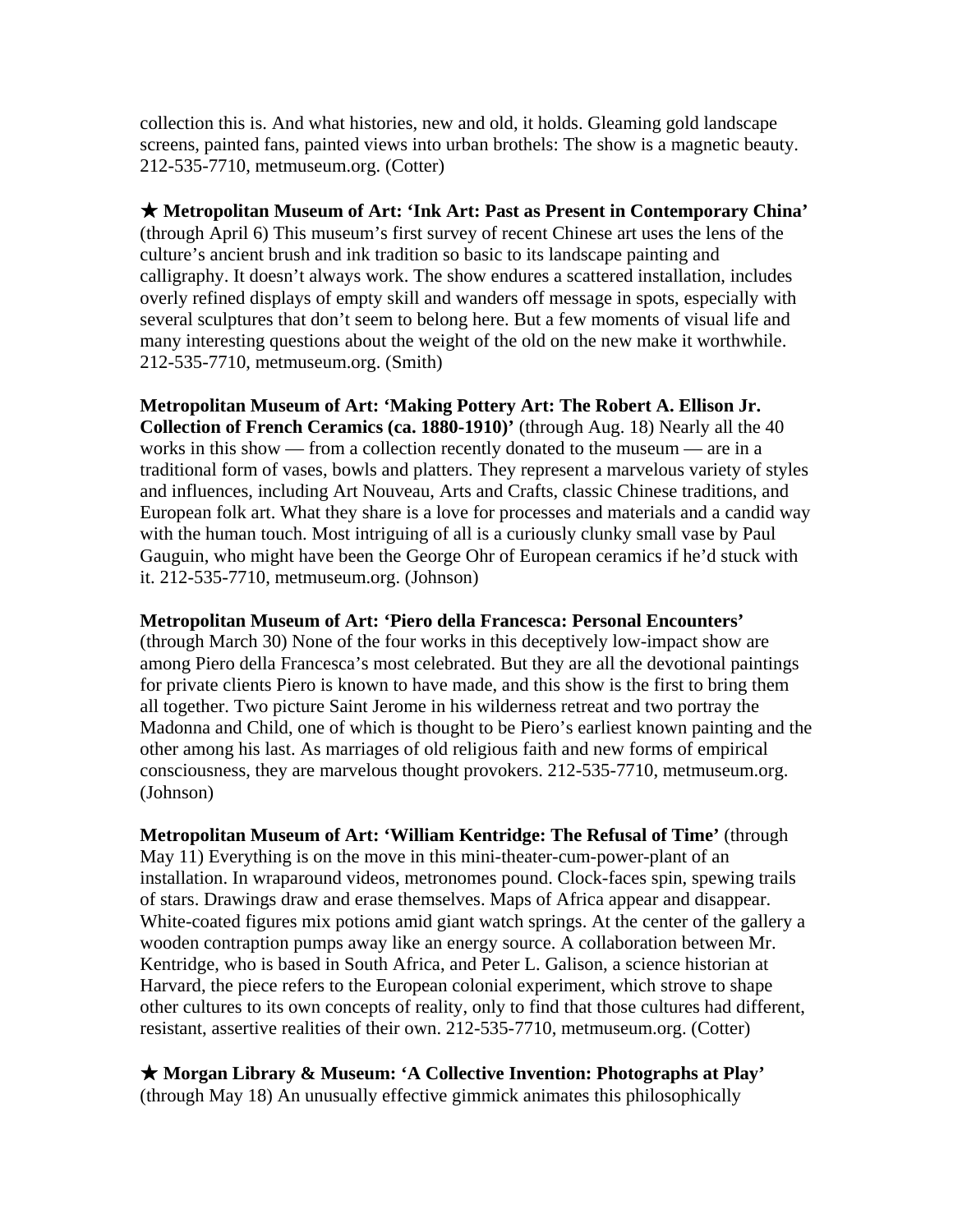provocative show of more than 80 photographs and photo-related works. Each piece shares a particular feature with its predecessor and with one that comes after. A collage by Ray Johnson, including a pink-hued publicity photograph of a man in a top hat, is followed by a photograph by Sandy Skoglund of a square of pink lunch meat on a yellow countertop. This might prompt alternative thinking about the usual ways of categorizing photography and art in general. 225 Madison Avenue, at 36th Street, 212-685-0008, [themorgan.org](http://themorgan.org/). (Johnson)

#### Continue reading the main story

**Morgan Library and Museum: 'Visions and Nightmares: Four Centuries of Spanish Drawings'** (through May 11) Skipping from 16th-century church commissions to Goya in just 25 objects, the Morgan's first show of Spanish drawings is necessarily awkward. But it delivers on the promise of its title, serving up heavenly apparitions and wicked phantasms aplenty. Highlights include a red chalk drawing of the satyr Marsyas by José de Ribera, an "Immaculate Conception" by Bartolomé Esteban Murillo, several late Goya drawings, and a lavishly illustrated 1780 edition of "Don Quixote." 225 Madison Avenue, at 36th Street, 212-685-0008, [themorgan.org.](https://themorgan.org) (Rosenberg)

# ★ **Museum of Arts and Design: 'Out of Hand: Materializing the Postdigital'**

(through June 1) If you haven't quite wrapped your head around the concept of 3-D printing, or haven't yet had a digital scanner wrap itself around you, now you can do both in this survey of computer-assisted art, architecture and design. The show looks at art made since 2005 and fills nearly three floors, including many irresistible interactive projects. Its ideas may not be entirely new; the Museum of Modern Art's 2008 exhibition "Design and the Elastic Mind" covered much of the same territory, but there's something to be said for this more down-to-earth, production-focused exhibition. 2 Columbus Circle, 212-299-7777, [madmuseum.org.](http://madmuseum.org/) (Rosenberg)

★ **Museum of Modern Art: 'A World of Its Own: Photographic Practices in the Studio'** (through Oct. 5) This most lively if repetitive overview traces the history of photography as the Modern never has — with images taken in the studio rather than out in the world. Its roughly 180 works span 160 years and represent some 90 portraitists, commercial photographers, lovers of still life, darkroom experimenters, Conceptual artists and several generations of postmodernists. Including film and video, it offers much to look at, but dwells too much in the past, becoming increasingly blinkered and cautious as it approaches the present. 212-708-9400, [moma.org.](http://moma.org/) (Smith)

**Museum of Modern Art: 'Designing Modern Women 1890-1990'** (through Sept. 21) Shoehorned into half the museum's design department, this conversation-starting display of objects from MoMA's permanent collection features items designed by more than 60 women, many of whom worked with male partners. Some, like Marianne Brandt and Eileen Gray, are well known to design aficionados, but most will be unfamiliar to a general audience. Most objects were created for domestic consumption. The pièce de résistance is a kitchen designed by Charlotte Perriand for the apartments in Le Corbusier's Unité d'Habitation in Marseille, France. 212-708-9400, [moma.org.](https://moma.org) (Johnson)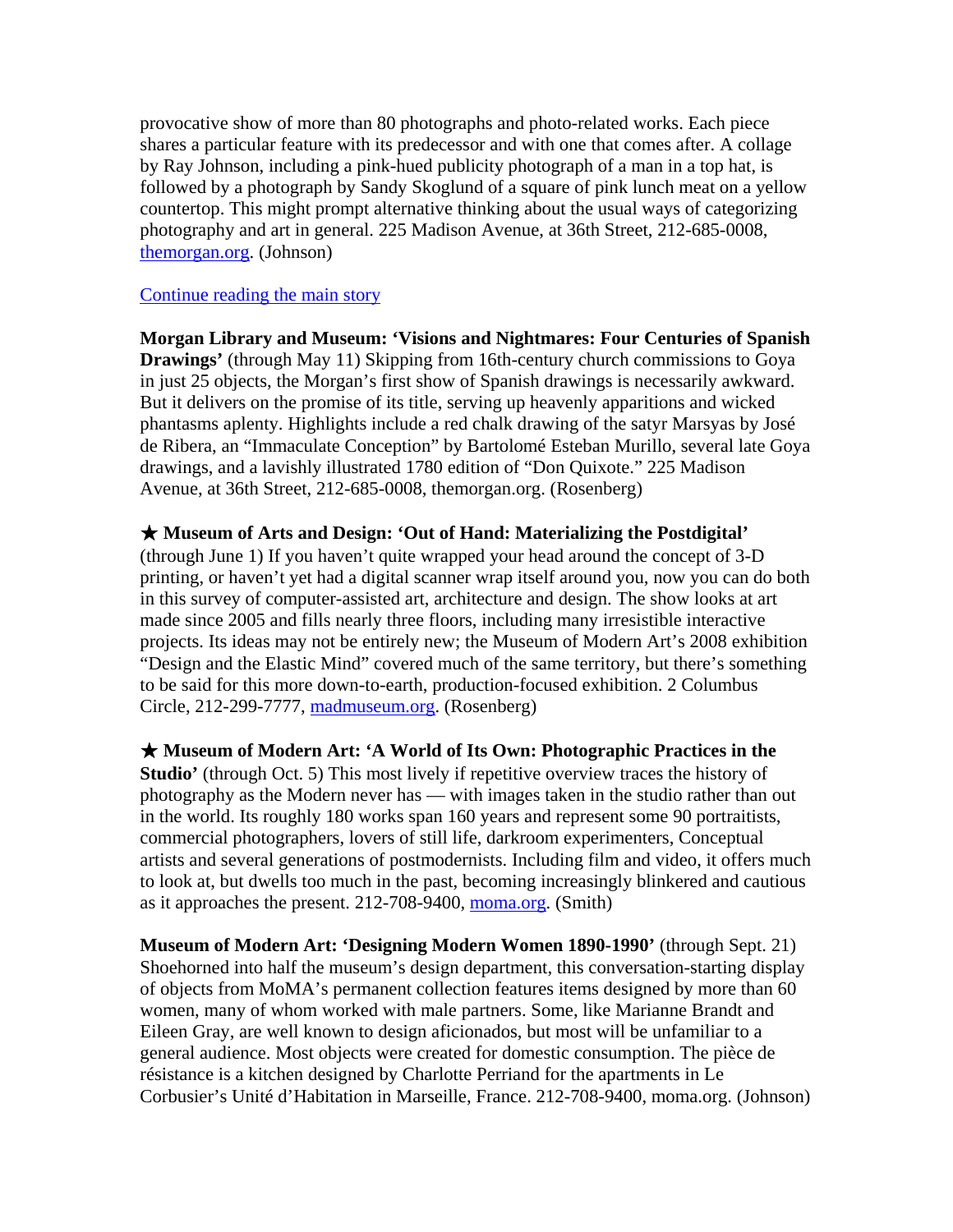**Museum of Modern Art: 'Ileana Sonnabend: Ambassador for the New'** (through April 21) Ileana Sonnabend, who died in 2007 at 92, was one of the most foresighted art dealers of the late 20th century. This modest-size exhibition, made up of work she either owned or showed in her gallery, gives a sense of the range of her interests, from Jasper Johns to Jeff Koons. 212-708-9400, [moma.org.](https://moma.org) (Cotter)

#### **Museum of the City of New York: 'City as Canvas: Graffiti Art from the Martin**

**Wong Collection'** (through Aug. 24) Drawn from a collection of graffiti-related materials assembled by the artist Martin Wong, this fascinating show and its indispensable catalog chronicle the rise and fall of the calligraphic, illegal art form known as "wild style" graffiti in New York in the 1970s and '80s. Presenting about 150 paintings, drawings, sketchbooks and documentary photographs, it features works by most of the underground movement's stars, including Daze (given name Chris Ellis), Dondi (Donald White), Futura 2000 (Leonard McGurr) and Lady Pink (Sandra Fabara). Fifth Avenue at 103rd Street, 212-534-1672, [mcny.org.](http://mcny.org/) (Johnson)

#### Continue reading the main story

**Museum of the City of New York: 'Gilded New York'** (continuing) This period-piece of a show revolves around the ritual of the fancy-dress ball: an occasion for lavish expenditures by both host and guests. The gallery, upholstered in eggplant-colored brocade and stuffed with silver and porcelain, could serve as a set for the latest Wharton adaptation or Julian Fellowes's much-anticipated American follow-up to "Downton Abbey." Two mannequins wearing evening dresses by Maison Worth of Paris have been posed conversationally before a fireplace surround of Italian marble; one of them is clad in the sparkling "Electric Light" dress, festooned with silver bullion, worn by Mrs. Cornelius Vanderbilt II at the Vanderbilt Ball of 1883. In the catalog, and just outside the gallery, photographs show guests at other balls dressed (with no apparent irony) as kings, queens and courtiers from Versailles. Fifth Avenue at 103rd Street, 212-534-1672, [mcny.org.](https://mcny.org) (Rosenberg)

★ **New Museum: 'Pawel Althamer: The Neighbors'** (through April 13) The work of this Polish artist includes influences from church art, European folk art and community activism — things that the mainstream New York art world doesn't know or care much about. But this show makes a stirring impression, particularly the early figure sculptures made from ceramics, wax and grass. A gallery in which visitors are invited to draw on the walls is a work in progress, with Mr. Althamer sometimes on hand for consultation. 235 Bowery, at Prince Street, Lower East Side, 212-219-1222, [newmuseum.org](http://newmuseum.org/). (Cotter)

**Queens Museum of Art: Peter Schumann 'The Shatterer'** (through March 30) A recent expansion has doubled the size of this museum, and one of its first new shows is the large and moving solo museum debut of Mr. Schumann, the founder and director of Bread and Puppet Theater, which is now 50 years old. The show demonstrates how thoroughly Bread and Puppet is his creation. Its down-value look and activist ethos are evident in everything, including the black house-paint mural he has brushed, singlehandedly, across one of the museum's wall and the hand-printed, hand-bound books he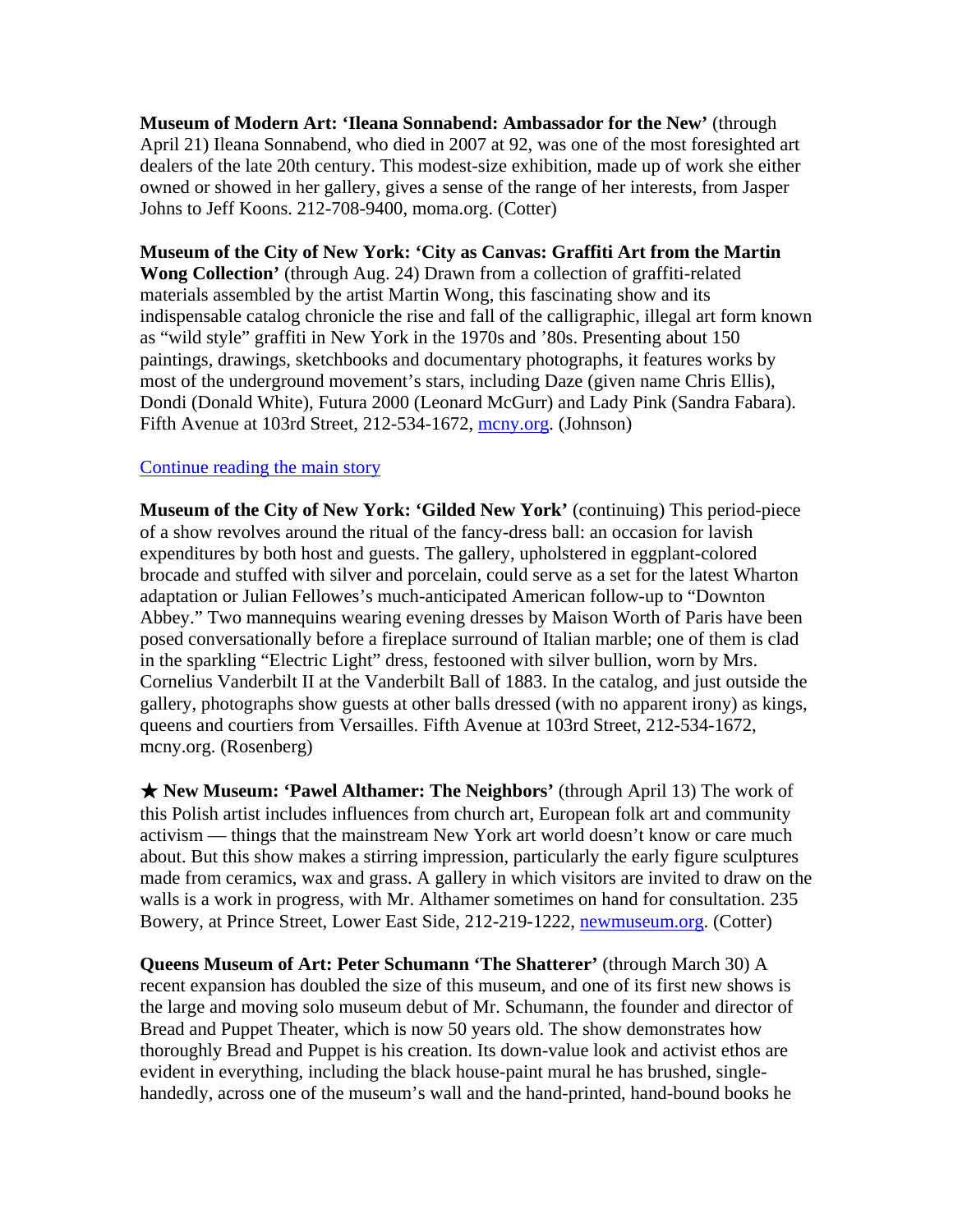has placed in the gallery he designates as chapel and library. Every inch of this room is covered with figures and words: angels and ogres, exhortations and condemnations, art for one and for all, straight from the hand, right to the moral core. Flushing Meadows-Corona Park, 718-592-9700, [queensmuseum.org](http://queensmuseum.org/). (Cotter)

★ **Studio Museum in Harlem: 'Carrie Mae Weems: The Museum Series'** (through June 29) A set of recent pictures by Carrie Mae Weems are on view here as a supplement to the Guggenheim Museum's "Carrie Mae Weems: Three Decades of Photography and Video" exhibition. These images show the artist dwarfed by the facades of international art institutions — the Louvre, the Tate Modern, and so on — which, to quote the Studio Museum news release, "affirm or reject certain histories through their collecting or display decisions. 144 West 125th Street, Harlem, 212-864-4500, [studiomuseum.org](http://studiomuseum.org/). (Cotter)

# **Galleries: Chelsea**

★ **Candy Jernigan** Of all the artworks made in the East Village during the 1980s, few reflect that environment with as much unsentimental wit as Candy Jernigan's drawings and assemblages. Ms. Jernigan (1952-91) cataloged crack vials she found on the street and took Polaroids of bloodstains on the pavement. She also drew New York dietary staples like Sabrett hot dogs and cans of Goya beans, often adding small maps to show where in the city these foodstuffs had been purchased. A small survey of her work from the 1980s, at Greene Naftali makes you sad that Ms. Jernigan, who died of liver cancer at 39, isn't around to respond to the thoroughly gentrified East Village of today. 508 West 26th Street, Chelsea, 212-463-7770, [greenenaftaligallery.com.](http://greenenaftaligallery.com/) (Rosenberg)

★ **'Re-View: Onnasch Collection'** (through April 12) This show more faithfully simulates the experience of seeing art in a modern art museum than any private gallery exhibition in recent memory. Installed in a sequence of 11 whitewall rooms in a gymnasium-size space, the show's 57 works dating mainly from the 1950s to the '80s are from a collection assembled by Reinhard Onnasch, a German art dealer. All of the 27 artists — from the Abstract Expressionist Franz Kline to the Minimalist Richard Serra — will be known to anyone familiar with post[-World War II](http://topics.nytimes.com/top/reference/timestopics/subjects/w/world_war_ii_/index.html?inline=nyt-classifier) art. Nearly all are represented by choice examples. Hauser & Wirth, 511 West 18th Street, 212-790-3900, [hauserwirth.com](http://hauserwirth.com/). (Johnson)

#### Continue reading the main story

**Beverly Semmes** (through March 15) Ms. Semmes is known for making giant garments that engulf figures or entire galleries. In "FRP," short for "The Feminist Responsibility Project," she has drawn and painted over images of women published in pornography magazines. What she leaves blank, amid these colorful, blobby abstractions, are the grasping hands, supplicating eyes, or sharp stiletto heels we associate with pornographic images (and performances). The works hark back to Dada photomontage, Surrealism, Odilon Redon, or Francisco Goya, slyly inverting concepts like censorship, defacement and "defilement," putting power into the hands of an artist who offers a cunning creative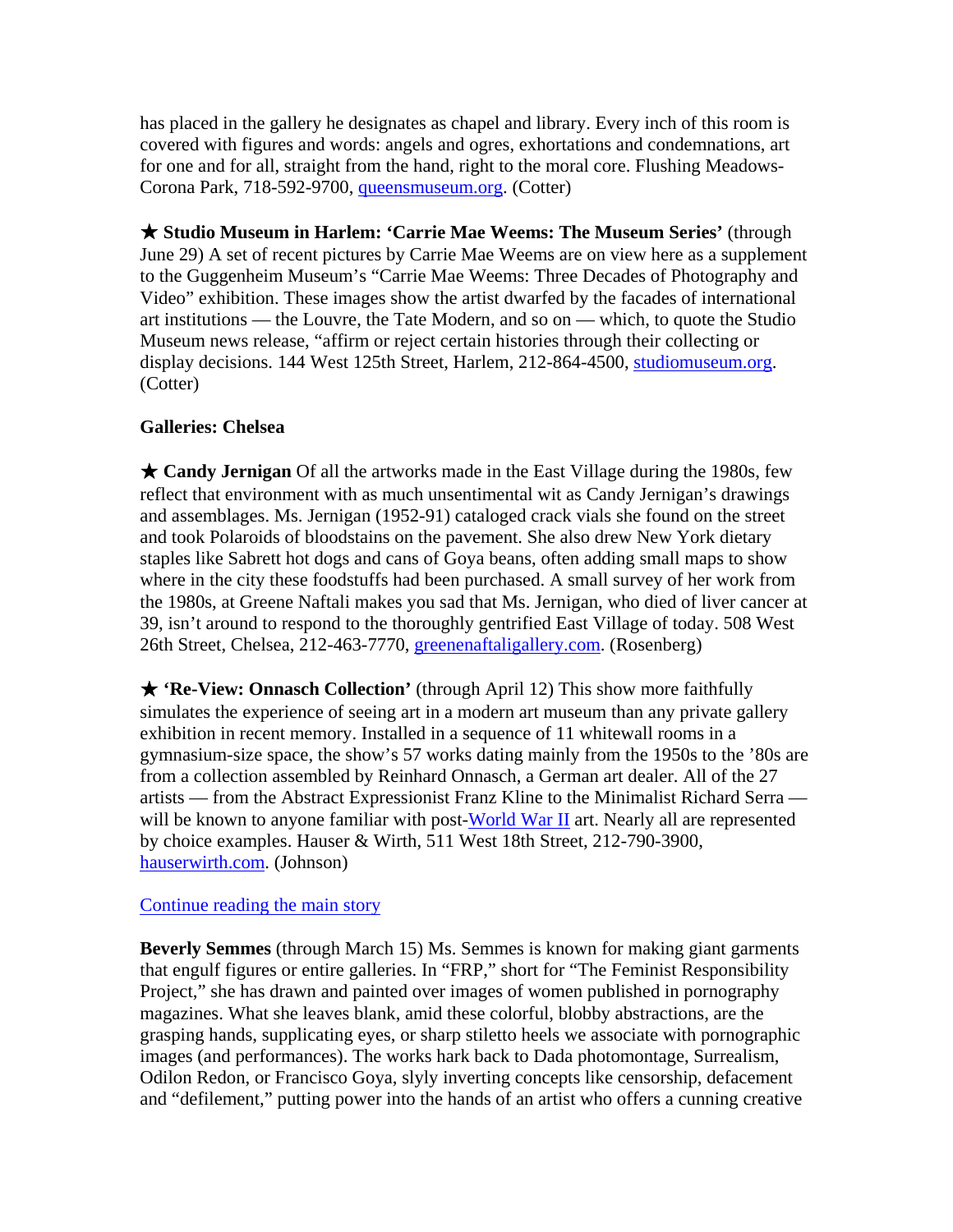remix. Susan Inglett, 522 West 24th Street, 212-647-9111, [inglettgallery.com.](http://inglettgallery.com/) (Schwendener)

**Richard Serra: 'New Sculpture'** (through March 15) In this show, Richard Serra continues along the road that emerged from the hugely successful "Torqued Ellipses" of the 1990s, but also circles back to his earlier oeuvre. Here you have the Serra of the '60s and '70s, revised and updated: heavy rectilinear plates and cubes fabricated in steel rather than lead, his signature material in the '60s. 555 West 24th Street, 212-741-1111, [gagosian.com](http://gagosian.com/). (Schwendener)

# **Galleries: Other**

★ **Simon Dinnerstein: 'The Fulbright Triptych'** (through March 31) This little-known masterpiece of 1970s realism was begun by the young Simon Dinnerstein during a Fulbright fellowship in Germany in 1971 and completed in his hometown, Brooklyn, three years later. Incorporating carefully rendered art postcards, children's drawings and personal memorabilia; a formidable worktable laid out with printmaking tools and outdoor views; and the artist and his family, it synthesizes portrait, still life, interior and landscape and rummages through visual culture while sampling a dazzling range of textures and representational styles. It should be seen by anyone interested in the history of recent art and its oversights. German Consulate General, 871 United Nations Plaza, First Avenue, at 49th Street, 212-610-9700, [germany.info/nyevents.](http://germany.info/nyevents) (Smith)

★ **Red Grooms: 'Beware a Wolf in the Alley'** (through March 23) On entering the gallery, visitors immediately are plunged into a funky-expressionist re-creation of an alley between brick buildings with inward leaning walls and sooty, dimly back-lighted windows, which leads you into a room painted and furnished to resemble a children's theater. Here you may watch Mr. Grooms's 16-minute film "Little Red Riding Hood" (1978), a funny, ultra-low budget retelling of the fairy tale starring the artist's daughter Saskia and other friends and family members. This is Mr. Grooms's best gallery show in years. Marlborough Broome Street, 331 Broome Street, Lower East Side, 212-219-8926, [marlboroughchelsea.com.](http://marlboroughchelsea.com/) (Johnson)

★ **'An Opening of the Field: Jess, Robert Duncan, and Their Circle'** (through March 29) If you were young, gifted and odd, San Francisco was a good place to be in the years after World War II, when big changes were brewing in American art and culture. And this show feels like a chunk of Bay Area turf has been lifted from back then and set down, untrimmed and buzzing, in the New York of now. At its center are two gay men, the poet Robert Duncan (1919-88) and the artist Jess Collins (who went by the single name Jess). Committed partners living in a wonderland of an old house filled to roof with art, they gathered a fascinating creative community around them, and a lot of it shows up here. Grey Art Gallery, New York University, 100 Washington Square East, Greenwich Village, 212-998-6780, [nyu.edu/greyart.](http://nyu.edu/greyart) (Cotter)

#### **Out of Town**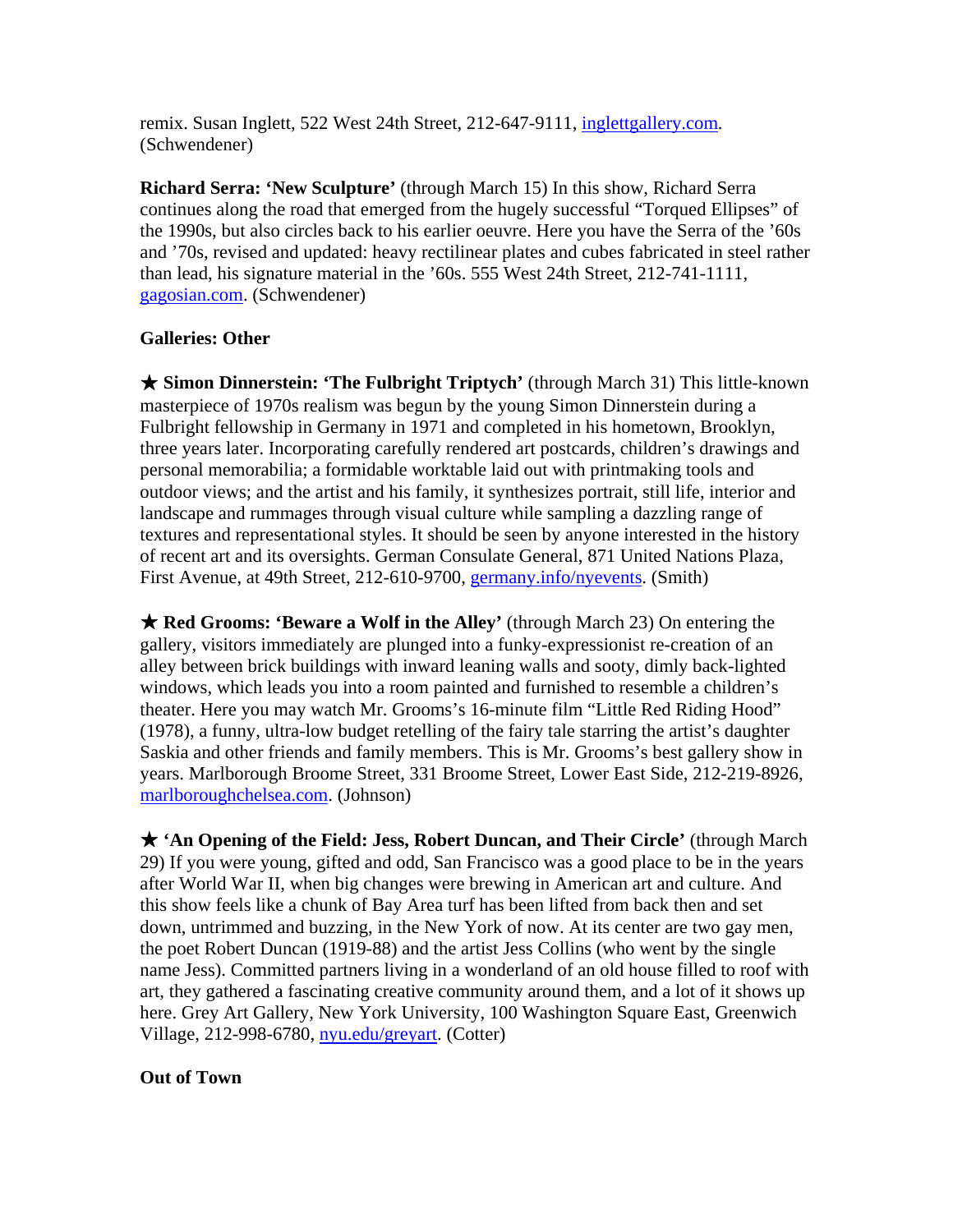★ **Carnegie Museum of Art: 2013 Carnegie International** (through March 16) A welcome shock to the system of one of the art world's more entrenched rituals, this lean, seemingly modest, thought-out exhibition takes the big global survey of contemporary art off steroids. It is mostly devoid of the looming, often expensive installations called "festival art," while evincing a gratifying affinity for color, form, beauty and pleasure, and a discernible lack of interest in finger-wagging didacticism. Object-making of all kinds seems healthy, as do artist-initiated activist projects (which sometimes overlap). Interventionist and artist-as-curator efforts? Not as impressive. 4400 Forbes Avenue, Pittsburgh, 412-622-3131, [carnegieinternational.org.](http://carnegieinternational.org/) (Smith)

#### Continue reading the main story

★ **Neuberger Museum of Art: 'Forrest Bess: Seeing Things Invisible'** (through May 18) Bess's small but potent paintings respond to the art world's "either-ors" with a resounding "and." Without resorting to big stretches of canvas or brash gestures, they merge inner and outer worlds, abstraction and representation, and ideas of masculinity and femininity. This exhibition, organized by the Menil Collection, embraces his life and work in its sometimes messy totality. Building on a small exhibition of Bess's paintings and writings that was folded into the 2012 Whitney Biennial, it does not shy away from either the complexities of his art or the painful details of his biography. Purchase College, State University of New York, 735 Anderson Hill Road, Purchase, N.Y., 914-251-6100, [neuberger.org.](http://neuberger.org/) (Rosenberg)

★ **Philadelphia Museum of Art: Michael Snow: 'Photo-Centric'** (through April 27) The director of the famous experimental film "Wavelength" hasn't had a museum show of his photography since 1976, when the Museum of Modern Art gave him a small "Projects" exhibition. "Michael Snow: Photo-Centric" gives us a long overdue look at his work in the medium — starting with projects from the 1960s that overlap with film and performance and continuing to supersize staged color prints that reflect photo trends of the early 2000s. Many of the works are as rigorously structural as his films, but are also, surprisingly, quite playful. In "Crouch, Leap, Land" (1970), visitors must squat beneath the artwork to see the three serial photos of a jumping nude (shot through a Plexiglas floor from a similarly low vantage point). Benjamin Franklin Parkway at 26th Street, 215-763-8100, [philamuseum.org.](http://philamuseum.org/) (Rosenberg)

#### **Last Chance**

★ **David Altmejd: 'Juices'** (closes on Saturday) A lot is going on in "The Flux and the Puddle," the ambitious, labyrinthine sculpture that dominates Mr. Altmejd's latest solo exhibition. Within a complex of mirrors and Plexiglas that nearly fills the main gallery, werewolves and birdmen perform nightmarish surgeries and excavations atop pits of plaster and puddles of gooey resin. Rows of ants are on the march, ready to attack decayed flesh or rotting fruit (all of it synthetic and adorned with crystals and sequins). It's a rich, intricately networked ecosystem, though it feels as if Mr. Altmejd could push himself still further out of his camp-Goth comfort zone. Andrea Rosen, 525 West 24th Street, Chelsea, 212-627-6000, [andrearosengallery.com.](http://andrearosengallery.com/) (Rosenberg)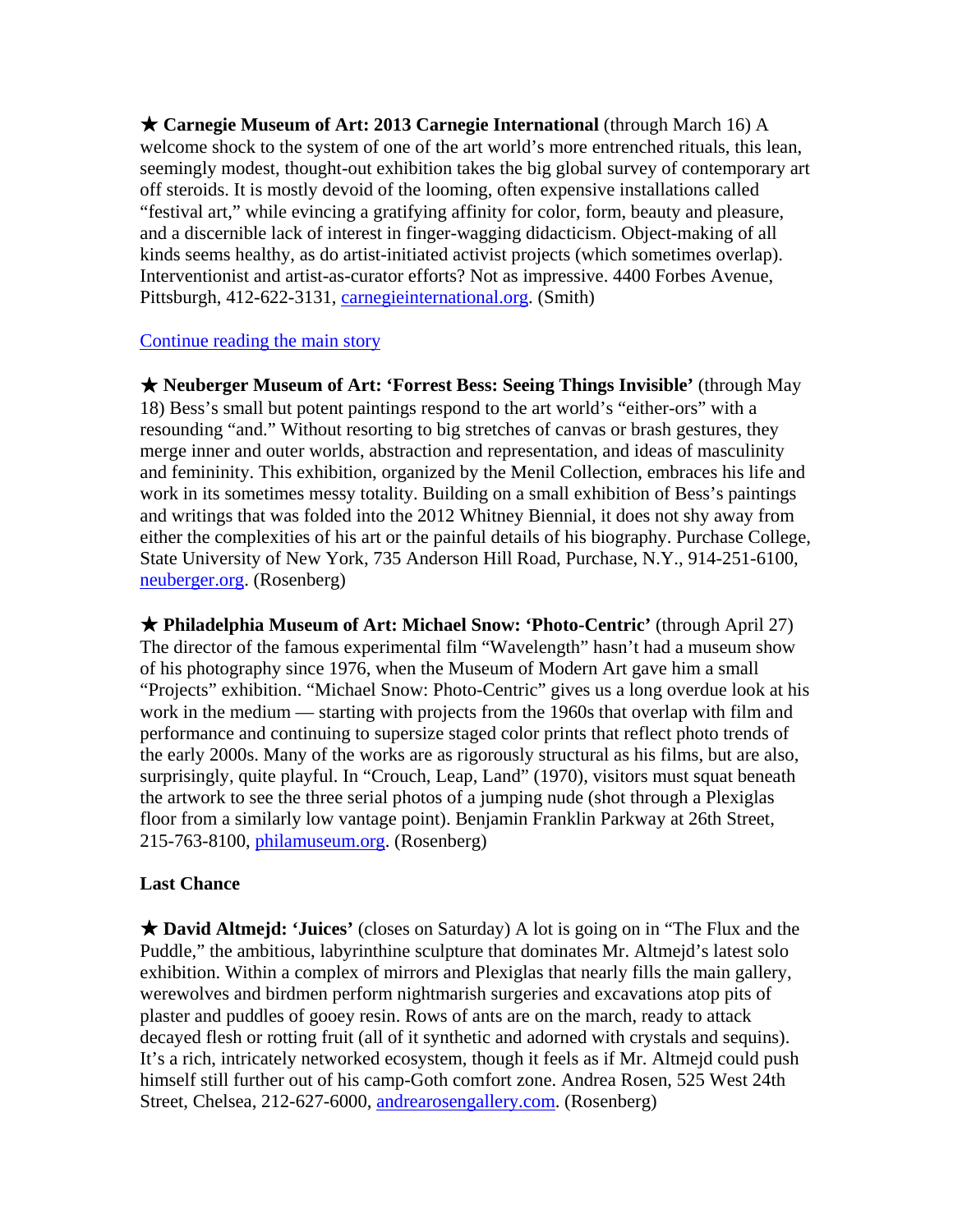★ **'American Folk Art'** (closes on Saturday) For a glimpse of old, weird America, consider this wonderfully spooky selection of paintings, sculptures, furniture and curiosities dating from 1830 to 1930 and mostly by unknown artists. It includes a picture of a woman in a black-lace-trimmed dress by the great itinerant portrait painter Ammi Phillips; a life-size wooden dog painted black that looks as if it just leapt out of a drawing by Bill Traylor; a walking stick whose upper end is carved into a hand holding an orange ball; and a sex toy representing a naked amorous couple in the act. Edward Thorp, 210 11th Avenue, at 24th Street, 212-691-6565, [edwardthorpgallery.com](http://edwardthorpgallery.com/). (Johnson)

**Guy Ben Ner** (closes on Saturday) "Soundtrack" (2013), the centerpiece of this show, takes a scene from Steven Spielberg's 2005 movie "War of the Worlds" as a "readymade" soundtrack and pairs it with footage shot in Mr. Ben Ner's kitchen in Tel Aviv. Like Tom Cruise's character in that movie, Mr. Ben Ner's children from his first marriage play a pivotal role in "Soundtrack," billed alongside the cute baby from his second marriage. The artist's family situation would be none of our business except that we've literally watched his kids grow up in his oeuvre. In that sense, "Soundtrack" serves as an art analogue to "War of the Worlds" in which familial bliss is ruptured and plays itself out on embattled ground. Postmasters, 54 Franklin Street, TriBeCa, 212-727-3323, [postmastersart.com.](http://postmastersart.com/) (Schwendener)

★ **Brooklyn Museum: 'Wangechi Mutu: A Fantastic Journey'** (closes on Sunday) For the past decade and a half, Wangechi Mutu, born in Kenya and based in New York, has been producing large-scale figurative collages as politically nuanced as they are ravishing. Since she first started to show them in the late 1990s, they have grown more complex and detailed, and we're seeing them at what has to be some kind of peak moment in this pithy traveling survey. 200 Eastern Parkway, at Prospect Park, 718-638- 5000, [brooklynmuseum.org.](https://brooklynmuseum.org) (Cotter)

[Continue reading the main story](http://www.nytimes.com/2014/03/07/arts/design/museum-and-gallery-listings-for-march-7-13.html?emc=edit_tnt_20140306&nlid=63670783&tntemail0=y&_r=0#story-continues-9)



*[For Russian TV channels, influence and criticism](http://www.nytimes.com/adx/bin/adx_click.html?type=goto&opzn&page=www.nytimes.com/yr/mo/day/arts/design&pos=Box1&sn2=b1cd94f8/32ba02ce&sn1=1ca3397a/495adebb&camp=nyt2014_300x250_module_RussianTV_hp_ros&ad=AR-D-I-NYT-MOD-MOD-M347c-ROS-0314&goto=http://www.nytimes.com/2014/03/06/world/europe/for-russian-tv-channels-influence-and-criticism.html%3FWT.mc_id=AR-D-I-NYT-MOD-MOD-M347c-ROS-0314-HDR%26WT.mc_ev=click%26WT.mc_c=240720)*  [ALSO IN ARTS »](http://www.nytimes.com/adx/bin/adx_click.html?type=goto&opzn&page=www.nytimes.com/yr/mo/day/arts/design&pos=Box1&sn2=b1cd94f8/32ba02ce&sn1=1ca3397a/495adebb&camp=nyt2014_300x250_module_RussianTV_hp_ros&ad=AR-D-I-NYT-MOD-MOD-M347c-ROS-0314&goto=http://www.nytimes.com/pages/arts/index.html%3FWT.mc_id=AR-D-I-NYT-MOD-MOD-M347c-ROS-0314-URL%26WT.mc_ev=click%26WT.mc_c=240720) 

- Selfies, pizza and promoting brands at the Oscars
- **Denis Leary's "Sirens," a USA comedy, makes its debut**

**nytimes.com ARTS**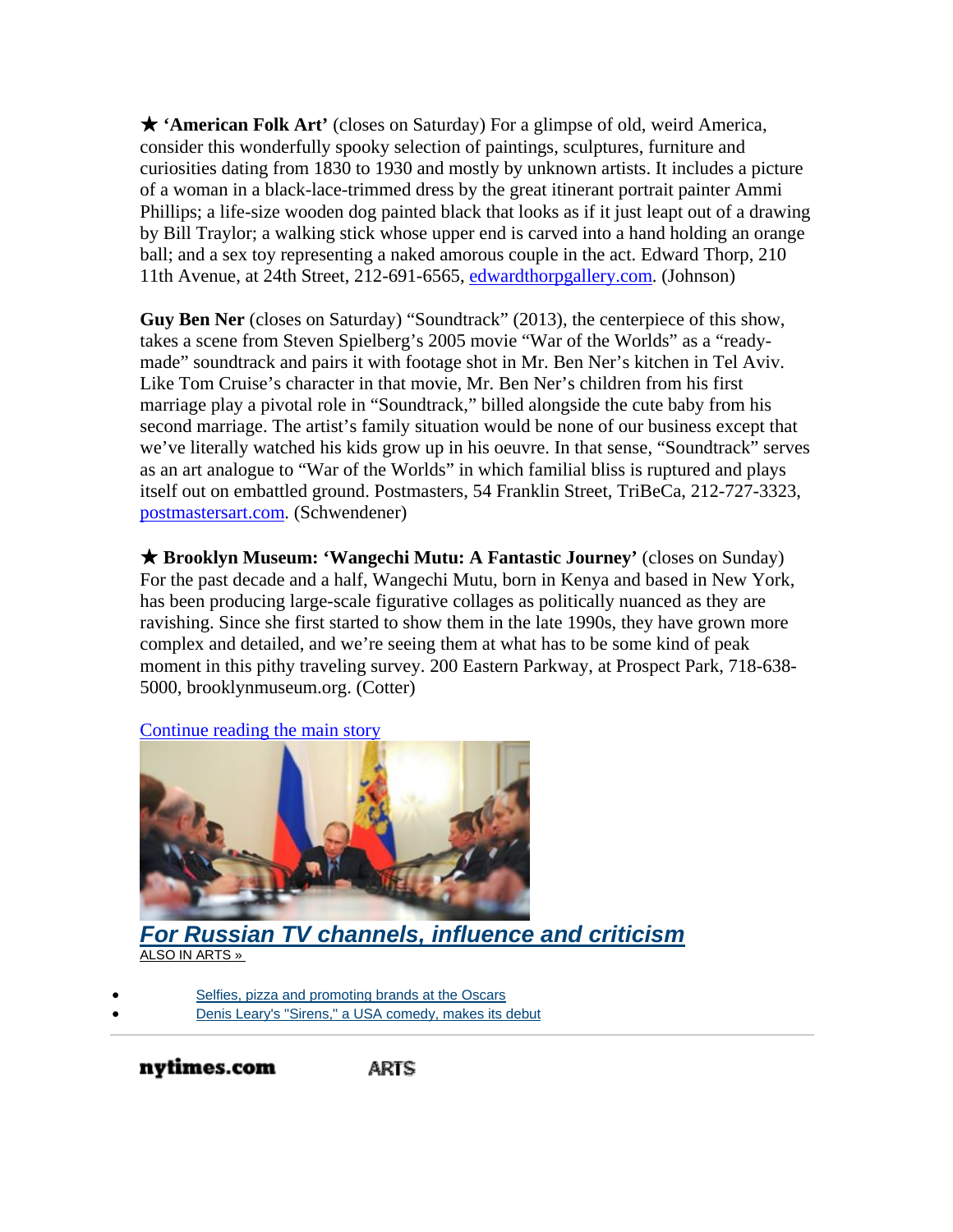#### [Continue reading the main story](http://www.nytimes.com/2014/03/07/arts/design/museum-and-gallery-listings-for-march-7-13.html?emc=edit_tnt_20140306&nlid=63670783&tntemail0=y&_r=0#story-continues-9)

**Metropolitan Museum of Art: 'Jewels by JAR'** (closes on Sunday) Crowd-pleasers needn't represent lowered curatorial standards in terms of subject and execution, but this one does. It packs 400 efforts by the New York-born, Paris-based high-society jeweler, Joel Arthur Rosenthal (JAR), into a very dark gallery with insufficient labeling or historical backup. Large pave brooches, usually of flowers, abound; too many pieces date from 2010 or later. There are certainly redeeming works, but the show cries out for editing, scholarly support and better viewing conditions. Artist and audience are left hanging, with the museum's mercenary agenda in full view. 212-535-7710, [metmuseum.org.](https://metmuseum.org) (Smith)

★ **Museum of Modern Art: Isa Genzken: 'Retrospective'** (closes on Monday) This prolific German sculptor — for whom New York and its skyscrapers are a major source of inspiration — receives her first comprehensive museum survey in this country. A grand, glamorous and sometimes grating 40-year overview, it traces her progress from idiosyncratic Minimalist monoliths to the distinctive — often architectonic assemblages she began making in 1997 from cheesy materials and objects. These works concoct a raw, unapologetic beauty and a weirdly elliptical, if literal-minded, social commentary, frequently about the United States, power and war. 212-708-9400, [moma.org](https://moma.org). (Smith)

★ **Museum of Modern Art: 'Walker Evans: American Photographs'** (closes on Sunday) In 1938, the Museum of Modern Art mounted its first one-person photography exhibition: "American Photographs," by Walker Evans. This gripping, 75th-anniversary reprise of that show presents more than 50 images from that body of work. It is accompanied by a reissue of the original catalog, which includes a wonderfully insightful essay by Evans's friend and supporter Lincoln Kirstein. Together, the show and the book reverberate now in a time when the idea of America is subject to debates as fractious and far-reaching as at any time since the Civil War. 212-708-9400, [moma.org.](https://moma.org) (Johnson)

**New-York Historical Society: 'Beauty's Legacy: Gilded Age Portraits in America'**  (closes on Sunday) Rich in context and character-driven, this show of society portraits from the Gilded Age offers plenty of information on the New York social set known as Mrs. Astor's 400. Highlights include Théobald Chartran's painting of James Hazen Hyde, the Equitable Insurance Company heir whose come-hither stare is conspicuously modeled on Bronzino's "Portrait of a Young Man," and watercolor-on-ivory miniatures from the collection of Peter Marié that show society women in costume from the latest ball. 170 Central Park West, at 77th Street, 212-873-3400, [nyhistory.org](http://nyhistory.org/). (Rosenberg)

★ **Studio Museum in Harlem: 'The Shadows Took Shape'** (closes on Sunday) Space is definitely the place in this lively group exhibition devoted to Afrofuturism, a contemporary art trend that takes the ultra-free-jazz musician Sun Ra as its patron saint and locates itself in a universe where racial and ethnic identities float free from